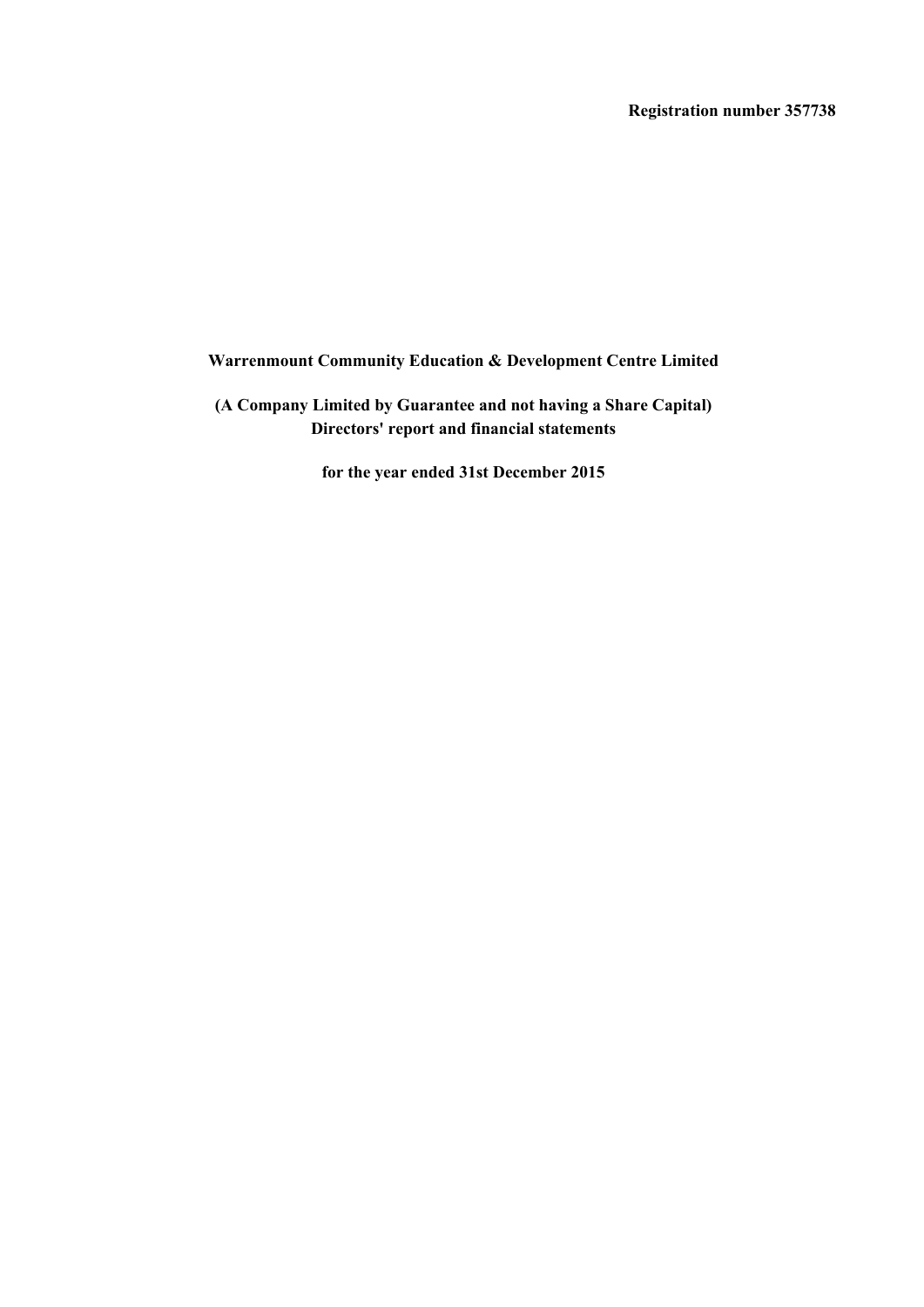## **Contents**

|                                                                                 | Page         |
|---------------------------------------------------------------------------------|--------------|
| Directors and other information                                                 | 1            |
| Directors' report                                                               | $\mathbf{2}$ |
| Statement of directors' responsibilities                                        | 3            |
| Independent Auditors' report to the members                                     | $4 - 5$      |
| Income and expenditure account                                                  | 6            |
| <b>Balance</b> sheet                                                            | 7            |
| Cash flow statement                                                             | 9            |
| Notes to the financial statements<br>Including statement of accounting policies | $10 - 15$    |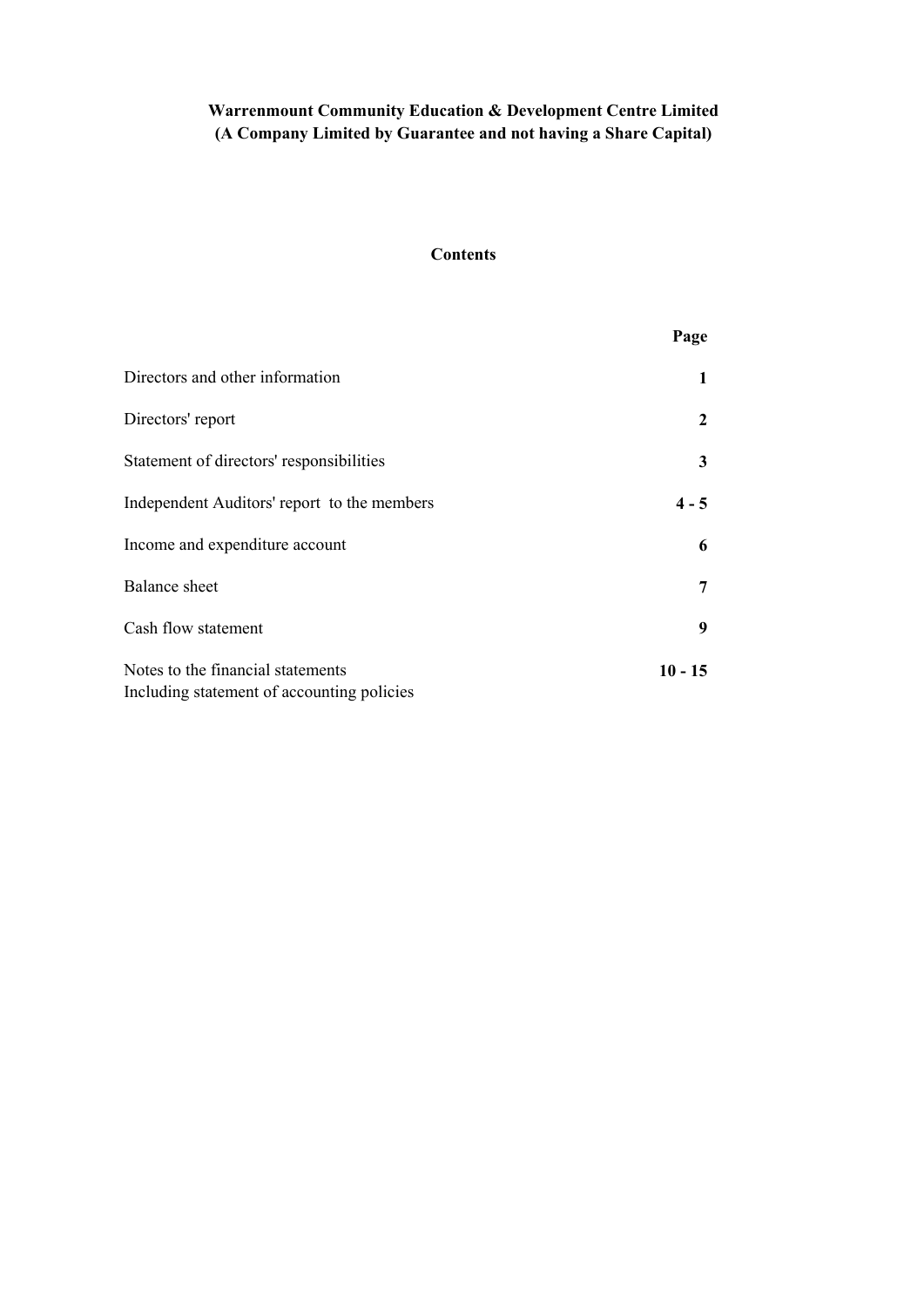## **Directors and other information**

| Directors               | David Corrigan<br>Eamonn Hunt<br>Margaret Healy<br>Liam Kilbride<br>Gerard Long<br>Georgina Wright<br>Pauline McGaley<br>Donal Egan<br>Alicia Byrne |
|-------------------------|-----------------------------------------------------------------------------------------------------------------------------------------------------|
| Secretary               | Pauline McGaley                                                                                                                                     |
| Company number          | 357738                                                                                                                                              |
| Registered office       | <b>Presentation Provincilate</b><br>27 Wainsfort Draive<br>Terenure<br>Dublin 6W                                                                    |
| Auditors                | McCloskey & Co<br>Chartered accountants & registered auditor<br><b>Apex Business Centre</b><br><b>Blackthorn Road</b><br>Sandyford<br>Dublin 18     |
| <b>Business address</b> | Mill Street<br>Dublin 8                                                                                                                             |
| <b>Bankers</b>          | Bank of Ireland<br>85 James Street<br>Dublin 8                                                                                                      |
| Solicitors              | Mason Hayes & Curran<br>South Bank House<br><b>Barrow Street</b><br>Dublin 4                                                                        |
| Charity number          | CHY 14856                                                                                                                                           |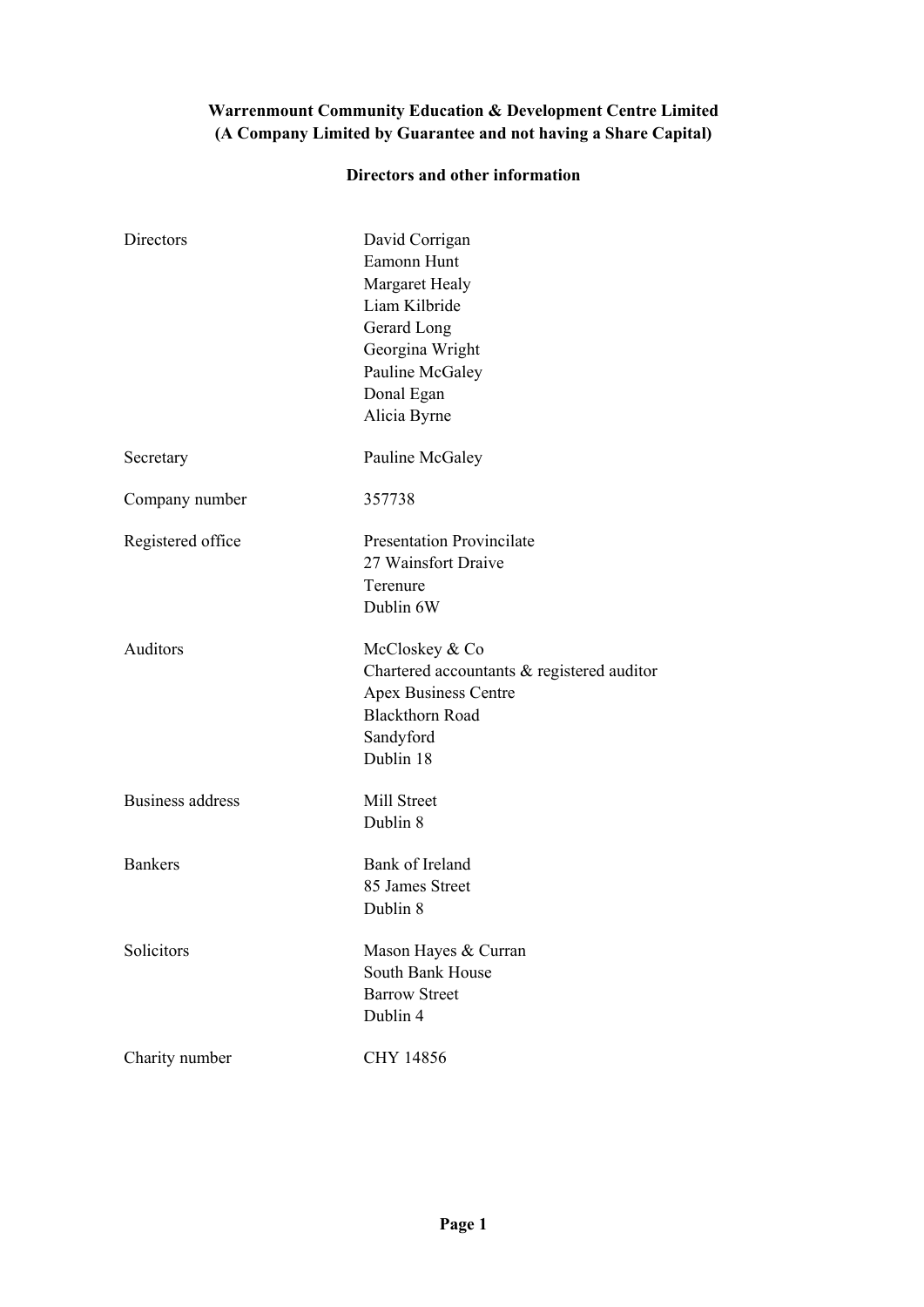# **Warrenmount Community Education & Development Centre Limited (A Company Limited by Guarantee and not having a Share Capital) Directors' report for the year ended 31 December 2015**

The directors present their report and the audited financial statements for the year ended 31 December 2015.

### **Principal activities and review of the business**

The principal activity of the company is the provision of adult and educational courses.

In February 2015 the Community Employment scheme was ceased, apart from this, the company performed at similar levels to previous years and the company was further able to develop the services offered at the centre.

### **Future developments**

The company plans continuing the activities outlined above in the forthcoming years subject to satisfactory funding arrangements.

### **Principal risks and uncertainties**

The Directors have identified that the key risks and uncertainties the company faces relate to the risk of reduced state funding in the future and of the potential increase in compliance requirements in accordance with company, health and safety, taxation and other legislation;

The company mitigates these risks as follows: i) The company continually monitors the level of activity, prepares and monitors its budgets targets and projections. ii) The company closely monitors emerging changes to regulations and legislation on an ongoing basis.

Internal control risks are minimised by the implementation of procedures for authorisation of all transactions and projects. Procedures are in place to ensure compliance with health and safety of staff, volunteers and clients.

### **Directors of the company**

The present membership of the board is listed on the 'Directors and other information' page

### **Accounting records**

The measures taken by the directors to ensure compliance with the requirements of Section 281 to 285 of the Companies Act 2014, regarding proper accounting records are the implementation of necessary policies and procedures for recording transactions, the employment of competent accounting personnel with appropriate expertise and the provision of adequate resources to the financial function. The accounting records of the company are maintained at the Registered Office.

### **Auditors**

In accordance with Sections 380 to 385 of the Companies Act 2014, the auditors, McCloskey & Co , have indicated their willingness to continue in office.

This report was approved by the Board on 18 February 2016 and signed on its behalf by

**......................... ......................... Margaret Healy Pauline McGaley Director Director**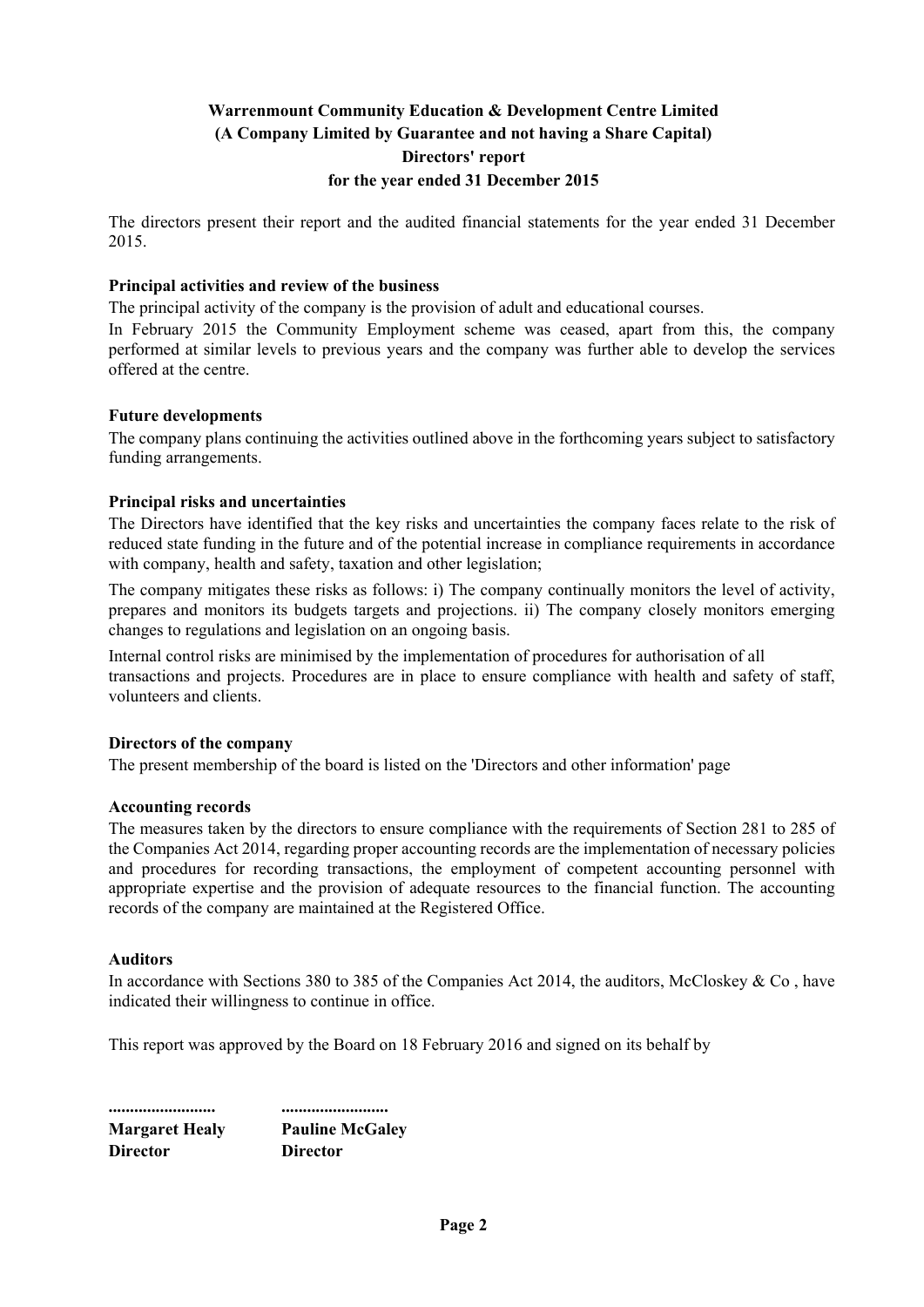## **Statement of directors responsibilities for the members' financial statements**

The directors are responsible for preparing the Annual Report and the financial statements in accordance with applicable Irish law and generally accepted accounting practice in Ireland including the accounting standards issued by the Financial Reporting Council and published by the Institute of Chartered Accountants in Ireland.

Irish Company law requires the directors to prepare financial statements for each financial year which give a true and fair view of the state of affairs of the company and of the surplus or deficit of the company for that period. In preparing those financial statements, the directors are required to:

- select suitable accounting policies and then apply them consistently

- make judgements and estimates that are reasonable and prudent

- prepare the financial statements on the going concern basis unless it is inappropriate to presume that the company will continue in business.

The directors confirm that they have complied with the above requirements in preparing the financial statements.

The directors are responsible for keeping proper accounting records which disclose with reasonable accuracy at any time the financial position of the company and to enable them to ensure that the financial statements are prepared in accordance with accounting standards generally accepted in Ireland and with Irish statute comprising the Companies Act 2014. They are also responsible for safeguarding the assets of the company and hence, for taking reasonable steps for the prevention and detection of fraud and other irregularities.

On behalf of the board

**Director** Director

**Margaret Healy** Pauline McGaley

**Date: 18th February 2016**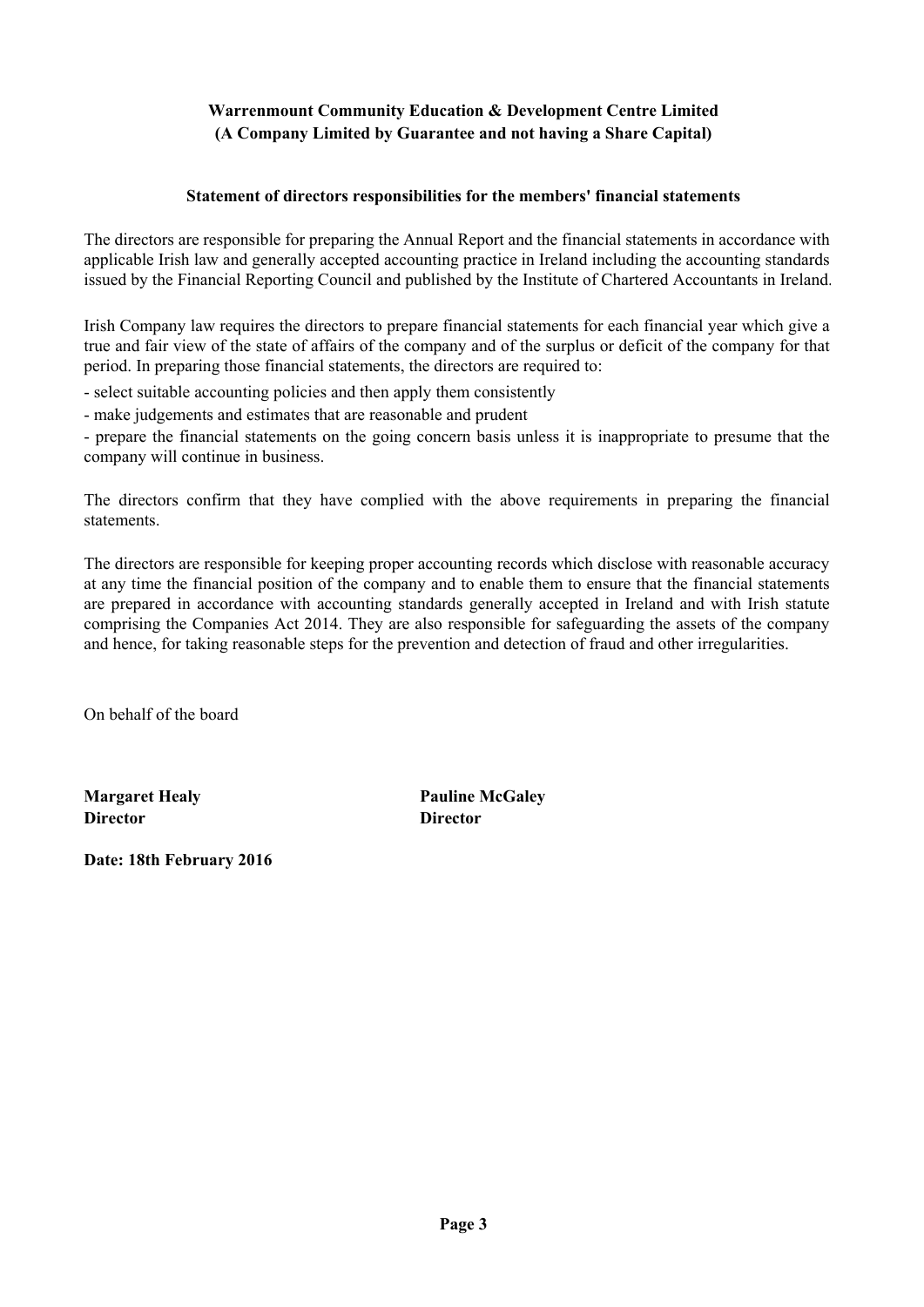# **Independent auditor's report to the members of Warrenmount Community Education & Development Centre Limited (A Company Limited by Guarantee and not having a Share Capital)**

We have audited the financial statements of Warrenmount Community Education & Development Centre Limited for the year ended 31 December 2015 which comprise the Income and Expenditure Account, the Balance Sheet, the Cash Flow Statement and the related notes. The relevant financial reporting framework that has been applied in their preparation is the Companies Act 2014 and accounting standards issued by the Financial Reporting Council and promulgated by the Institute of Chartered Accountants in Ireland (Generally Accepted Accounting Practice in Ireland).

This report is made solely to the company's members, as a body, in accordance with section 391 of the Companies Act 2014. Our audit work has been undertaken so that we might state to the company's members those matters we are required to state to them in an auditor's report and for no other purpose. To the fullest extent permitted by law, we do not accept or assume responsibility to anyone other than the company and the company's members as a body, for our audit work, for this report, or for the opinions we have formed.

### **Respective responsibilities of directors and auditors**

As explained more fully in the Directors' Responsibilities Statement set out on page 3, the directors are responsible for the preparation of the financial statements and for being satisfied that they give a true and fair view and otherwise comply with the Companies Act 2014. Our responsibility is to audit and express an opinion on the financial statements in accordance with Irish law and International Standards on Auditing (UK and Ireland). Those standards require us to comply with the Auditing Practices Board's (APB's) Ethical standards for Auditors, including ''APB Ethical Standard – Provisions Available for Small Entities (Revised)'', in the circumstances set out in note 12 to the financial statements.

### **Scope of the audit of the financial statements**

An audit involves obtaining evidence about the amounts and disclosures in the financial statements sufficient to give reasonable assurance that the financial statements are free from material misstatement, whether caused by fraud or error. This includes an assessment of: whether the accounting policies are appropriate to the company's circumstances and have been consistently applied and adequately disclosed; the reasonableness of significant accounting estimates made by the directors; and the overall presentation of the financial statements. In addition, we read all the financial and non-financial information in the Director's Report to identify material inconsistencies with the audited financial statements and to identify any information that is apparently materially incorrect based on, or materially inconsistent with, the knowledge acquired by us in the course of performing the audit. If we become aware of any apparent material misstatements or inconsistencies we consider the implications for our report.

## **Opinion on financial statements**

In our opinion the financial statements:

 - give a true and fair view of the assets, liabilities and financial position of the company as at 31 December 2015 and of its profit for the year then ended; and

 - have been properly prepared in accordance with the relevant financial reporting framework and, in particular, the requirements of the Companies Act 2014.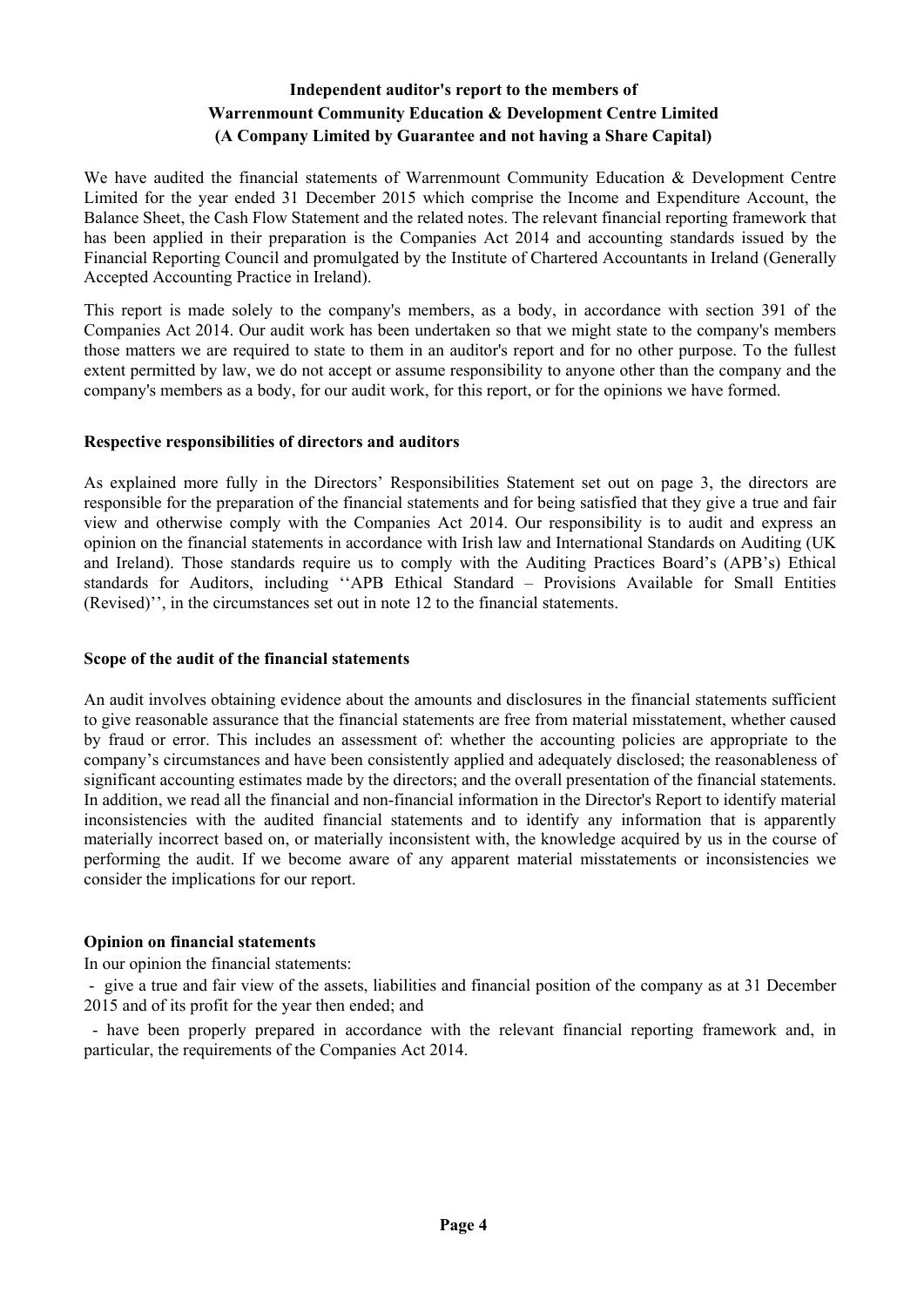## **Independent auditor's report to the members of Warrenmount Community Education & Development Centre Limited (A Company Limited by Guarantee and not having a Share Capital)**

.................... continued

### **Matters on which we are required to report by the Companies Act 2014**

- We have obtained all the information and explanations which we consider necessary for the purposes of our audit.

- In our opinion the accounting records of the company were sufficient to permit the financial statements to be readily and properly audited.

- The financial statements are in agreement with the accounting records.

### **Matters on which we are required to report by exception**

We have nothing to report in respect of our obligation under the Companies Act 2014 to report to you if, in our opinion, the disclosures of directors' remuneration and transactions specified by sections 305 to 312 of the Act are not made.

**Thomas E. McCloskey Blackthorn Road for and on behalf of** Sandyford **McCloskey & Co** Dublin 18 **Chartered Accountants & Registered Auditor**

\_\_\_\_\_\_\_\_\_\_\_\_\_\_\_\_\_\_\_\_\_\_\_\_\_ **Apex Business Centre**

**This is certified a true copy.**

**On behalf of the board**

**18th February 2016**

**Margaret Healy** Pauline McGaley **Director** Company secretary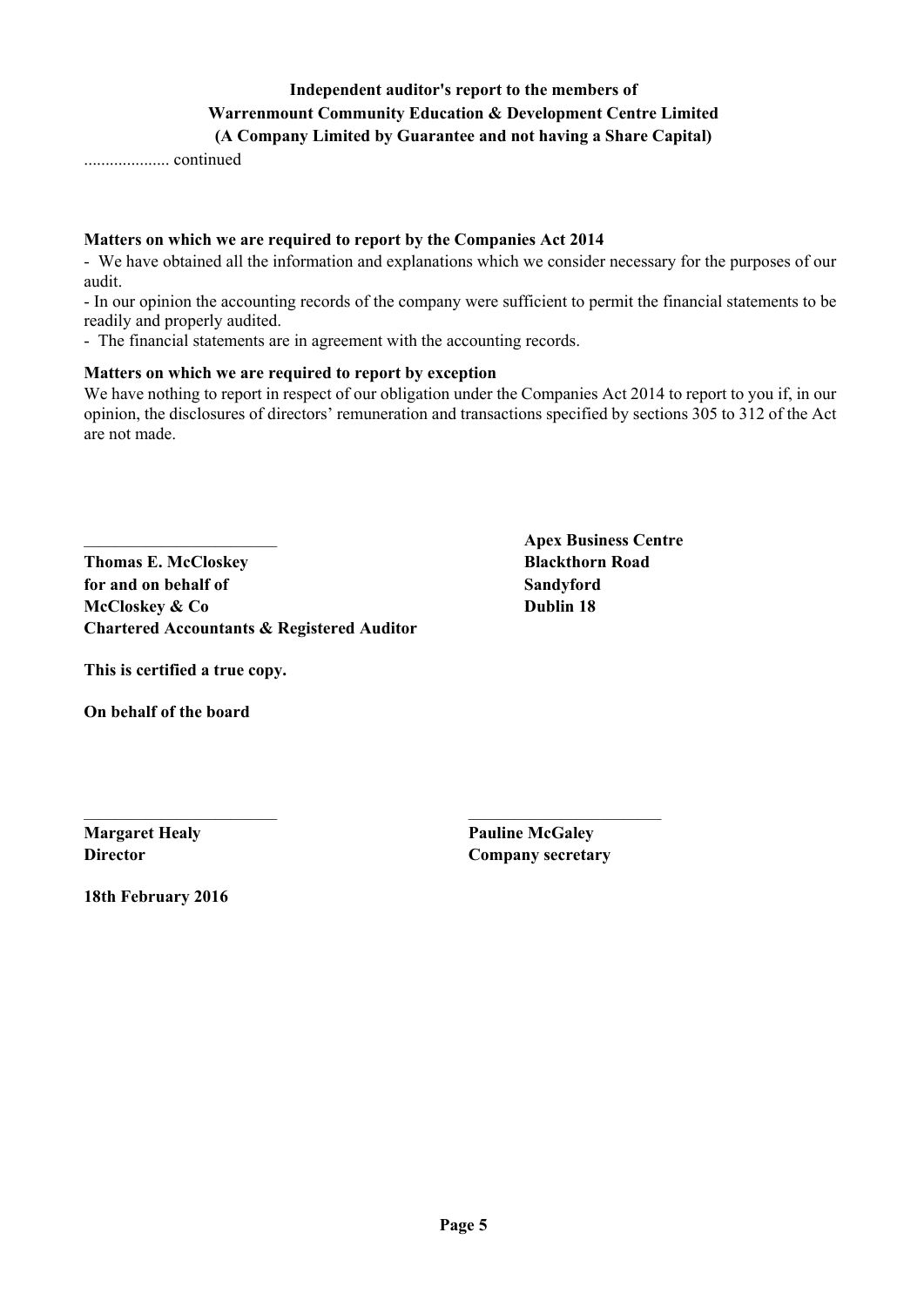## **Income and Expenditure Account for the year ended 31 December 2015**

|                                                             | <b>Continuing operations</b> |            |
|-------------------------------------------------------------|------------------------------|------------|
|                                                             | 2015                         | 2014       |
| <b>Notes</b>                                                | €                            | €          |
| <b>Income</b><br>$\mathbf{1}$                               | 270,767                      | 426,556    |
| <b>Expenditure</b>                                          | (236,958)                    | (471, 258) |
| Surplus/(deficit) on ordinary<br>activities before interest | 33,809                       | (44, 702)  |
| Other interest receivable and<br>similar income             | 548                          | 2,272      |
| Surplus/(deficit) on ordinary<br>activities before taxation | 34,357                       | (42, 430)  |
| Tax on surplus/(deficit) on ordinary activities             |                              |            |
| Surplus/(deficit) on ordinary<br>activities after taxation  | 34,357                       | (42, 430)  |

There are no recognised gains or losses other than the surplus or deficit for the above two financial years.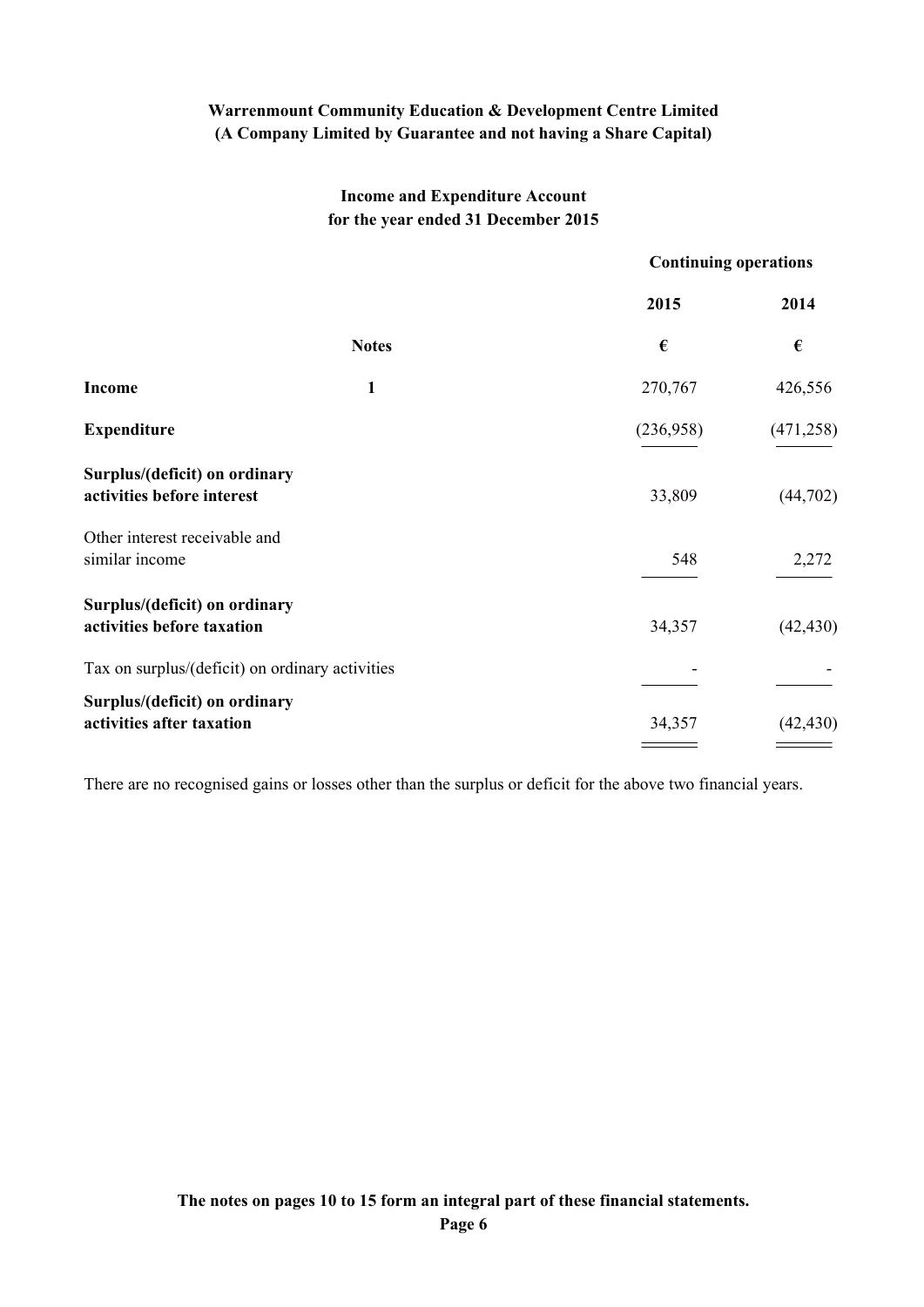## **Balance sheet as at 31 December 2015**

|                                   |                | 2015    |         | 2014      |         |
|-----------------------------------|----------------|---------|---------|-----------|---------|
|                                   | <b>Notes</b>   | €       | €       | €         | €       |
| <b>Fixed assets</b>               |                |         |         |           |         |
| Tangible assets                   | 5              |         | 34,256  |           | 24,494  |
| <b>Current assets</b>             |                |         |         |           |         |
| Debtors                           | 6              | 950     |         | 8,217     |         |
| Cash at bank and in hand          |                | 199,815 |         | 193,402   |         |
|                                   |                | 200,765 |         | 201,619   |         |
| <b>Creditors: amounts falling</b> |                |         |         |           |         |
| due within one year               | $\overline{7}$ | (4,997) |         | (30, 446) |         |
| <b>Net current assets</b>         |                |         | 195,768 |           | 171,173 |
| <b>Total assets less current</b>  |                |         |         |           |         |
| liabilities                       |                |         | 230,024 |           | 195,667 |
| <b>Net assets</b>                 |                |         | 230,024 |           | 195,667 |
| <b>Reserves</b>                   |                |         |         |           |         |
| Revenue reserves account          |                |         | 230,024 |           | 195,667 |
|                                   |                |         |         |           |         |
| <b>Members' funds</b>             | 8              |         | 230,024 |           | 195,667 |

The financial statements were approved by the Board on 18 February 2016 and signed on its behalf by

**Director Director**

**......................... .................................. Margaret Healy Pauline McGaley**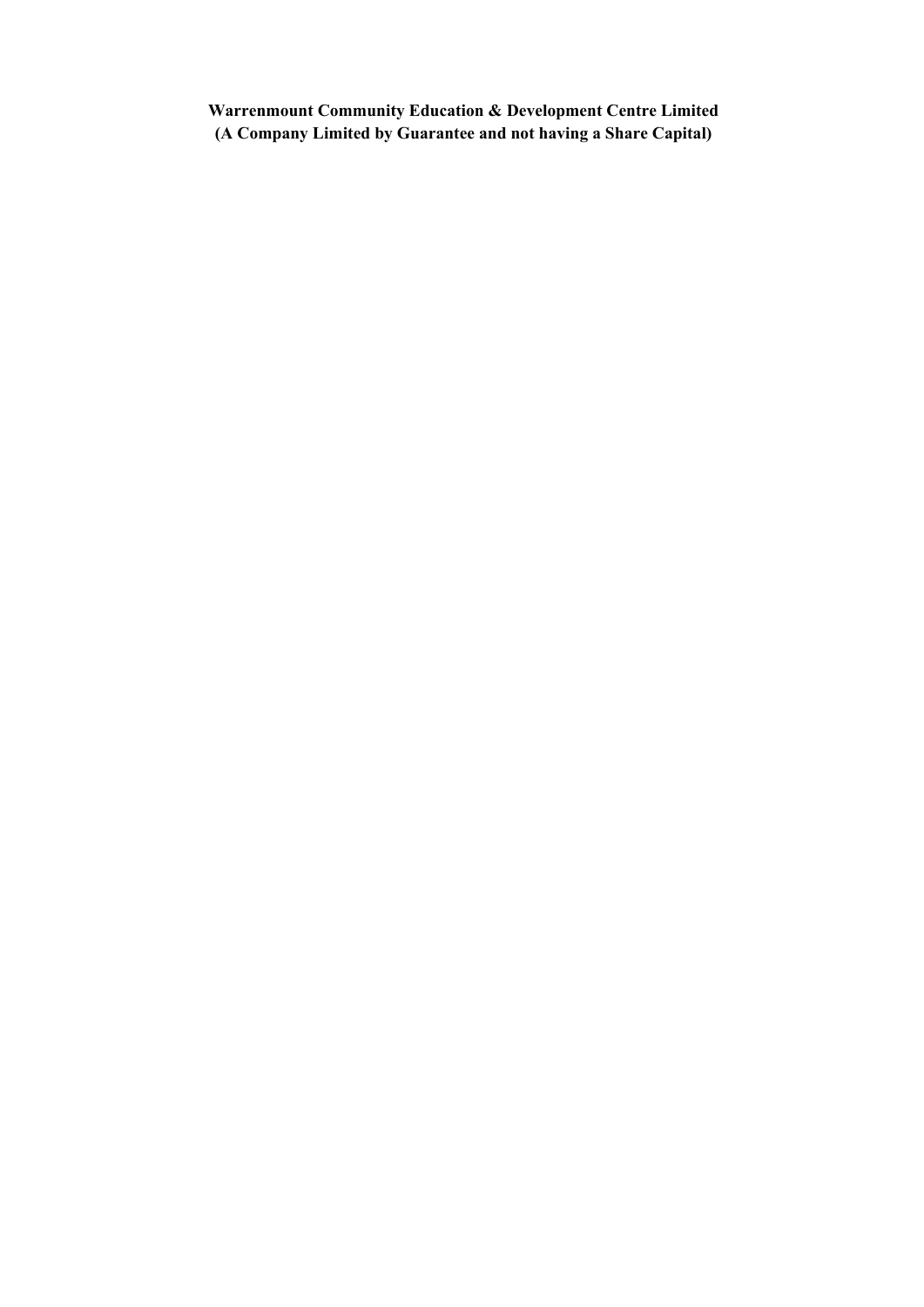## **Cash flow statement for the year ended 31 December 2015**

|                                                                       | 2015      | 2014      |
|-----------------------------------------------------------------------|-----------|-----------|
| <b>Notes</b>                                                          | €         | €         |
| Reconciliation of operating profit/(loss) to net                      |           |           |
| cash inflow from operating activities                                 |           |           |
| Operating profit/(loss)                                               | 33,809    | (44, 702) |
| Depreciation                                                          | 14,665    | 12,695    |
| Decrease in debtors                                                   | 7,267     | (1,761)   |
| (Decrease) in creditors                                               | (25, 449) | 11,747    |
| Net cash inflow from operating activities                             | 30,292    | (22, 021) |
| <b>Cash flow statement</b>                                            |           |           |
| Net cash inflow from operating activities                             | 30,292    | (22, 021) |
| Returns on investments and servicing of finance                       | 548       | 2,272     |
| Capital expenditure                                                   | (24, 428) | (12,799)  |
| Increase in cash in the year                                          | 6,412     | (32, 548) |
| Reconciliation of net cash flow to movement in net funds (Note 10)    |           |           |
| Increase in cash in the year                                          | 6,412     | (32, 548) |
| Net cash inflow from issue of shares classed as financial liabilities |           |           |
| Net funds at 1 January 2015                                           | 193,402   | 225,950   |
| Net funds at 31 December 2015                                         | 199,814   | 193,402   |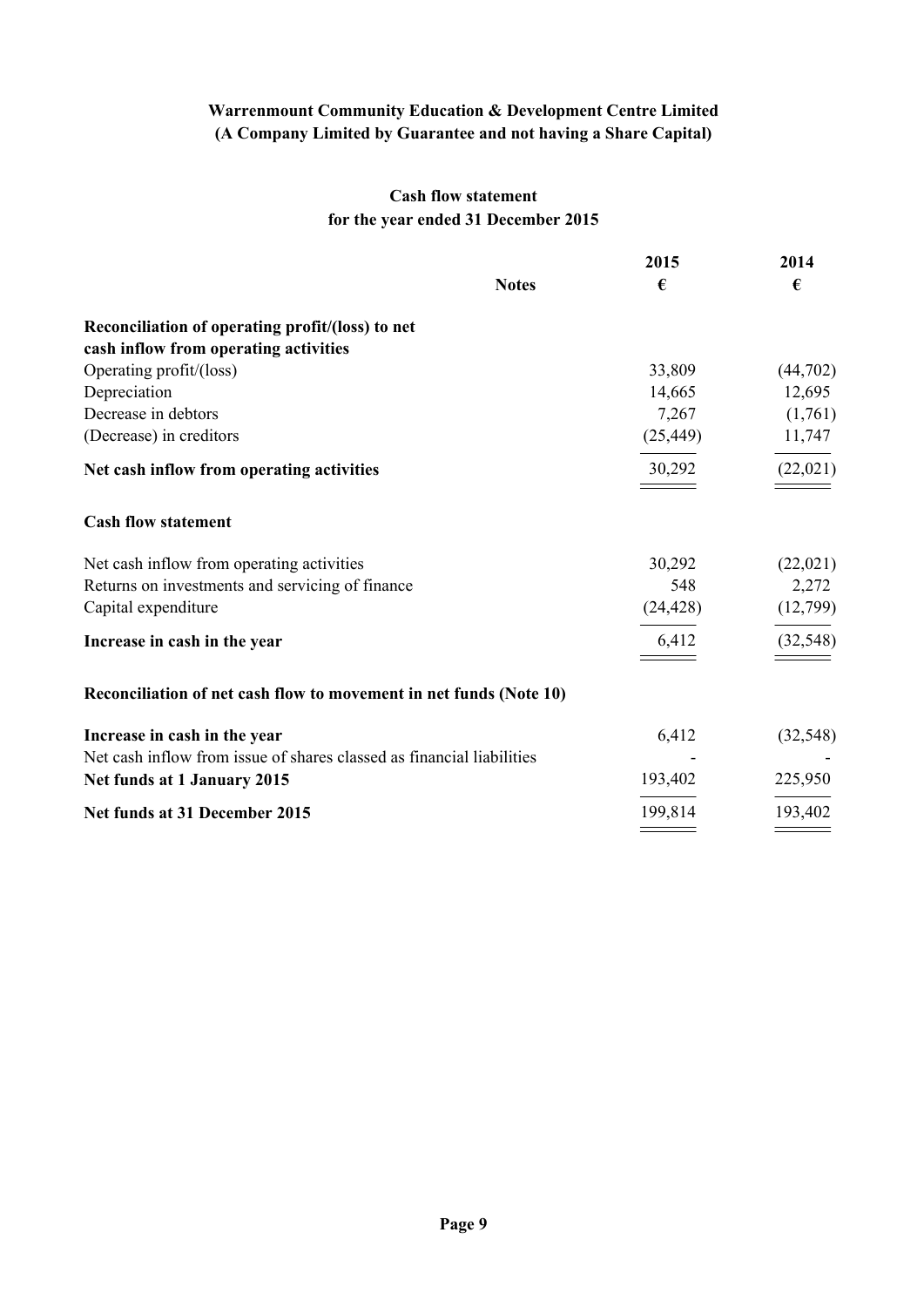### **1. Statement of accounting policies**

The following accounting policies have been applied consistently in dealing with items which are considered material in relation to the company's financial statements.

### **1.1. Basis of preparation**

The audited financial statements have been prepared in accordance with accounting standards generally accepted in Ireland and the Companies Act 2014. Accounting Standards generally accepted in Ireland in preparing financial statements giving a true and fair view are those issued by the Financial Reporting Council.

### **1.2. Income policy**

Grant income from Public Sector Bodies/Government Agencies and other sundry sources are credited when received or when the ultimate amount receivable can be assessed with reasonable certainty.

### **1.3. Tangible assets and depreciation**

Tangible assets are stated at cost less accumulated depreciation and accumulated impairment loss. Cost includes all costs that are directly attributable to bringing the asset into working condition for its intended use.

#### **Depreciation**

Depreciation is provided on all tangible assets, at rates calculated to write off the cost less estimated residual value, of each asset systematically over its expected useful life, as follows:

Fixtures, fittings and equipment - 20% Straight Line

### **1.4. Compliance with FRS102**

The financial statements of the company for the year ended 31 December 2015 have been prepared on a going concern basis and in accordance with generally accepted accounting principles in Ireland and Irish statute comprising the Companies Act 2014 and in accordance with the Financial Reporting Standard applicable in the a United Kingdom and the Republic of Ireland (FRS102) issued by the Financial Reporting Council.

#### **Transition to FRS 102**

These are the first financial statements that comply with FRS 102. The company transitioned to FRS102 on 1 January 2014.

#### **Reconciliation of equity**

No transitional adjustments were required.

### **Reconciliation of profit or loss for the financial year**

No transitional adjustments were required.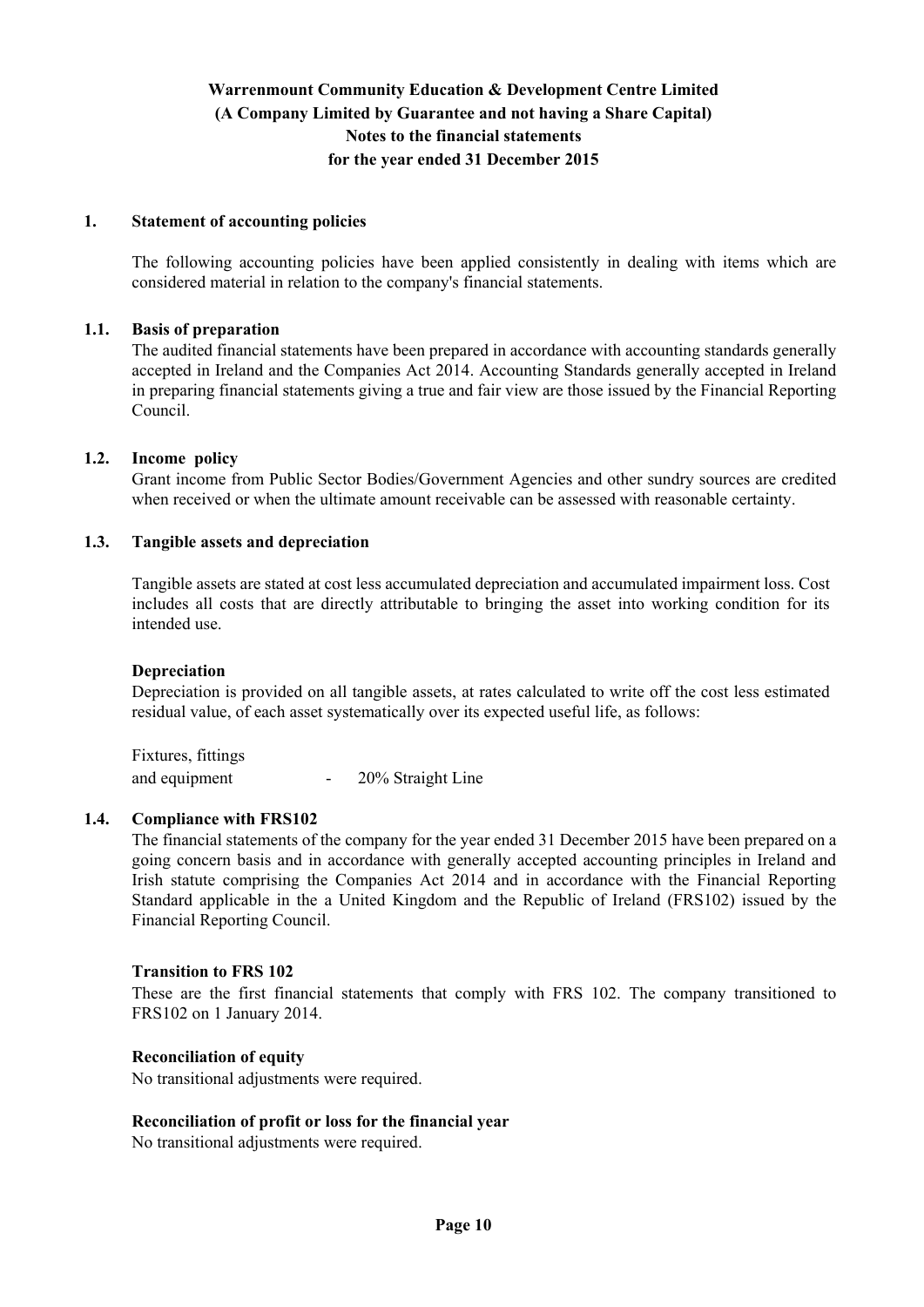.................... continued

## **1.5. Expenditure**

Expenditure is recognised on an accrual basis as a liability is incurred. Expenditure includes any VAT which cannot be fully recovered, and is reported as part of the expenditure to which it relates.

## **1.6. Taxation**

No charge to current or deferred taxation arises as the charity has been granted charitable status under Sections 207 and 208 of the Taxes Consolidation Act 1997, Charity No CHY 14856.

### **2. Income**

The whole of the turnover is derived from Ireland. An analysis of turnover by business operation is given below:

|                                | 2015    | 2014    |
|--------------------------------|---------|---------|
|                                | €       | €       |
| <b>Class of business</b>       |         |         |
| Grant income                   | 187,383 | 401,601 |
| Classes $\&$ registration fees | 11,190  | 9,859   |
| Coffee shop income             | 11,799  | 13,096  |
| Other income                   | 60,395  | 2,000   |
|                                | 270,767 | 426,556 |
|                                |         |         |

### **3. Operating profit/(loss)**

|                                                            | 2015   | 2014   |
|------------------------------------------------------------|--------|--------|
|                                                            |        |        |
| Operating profit/(loss) is stated after charging:          |        |        |
| Depreciation and other amounts written off tangible assets | 14,665 | 12.695 |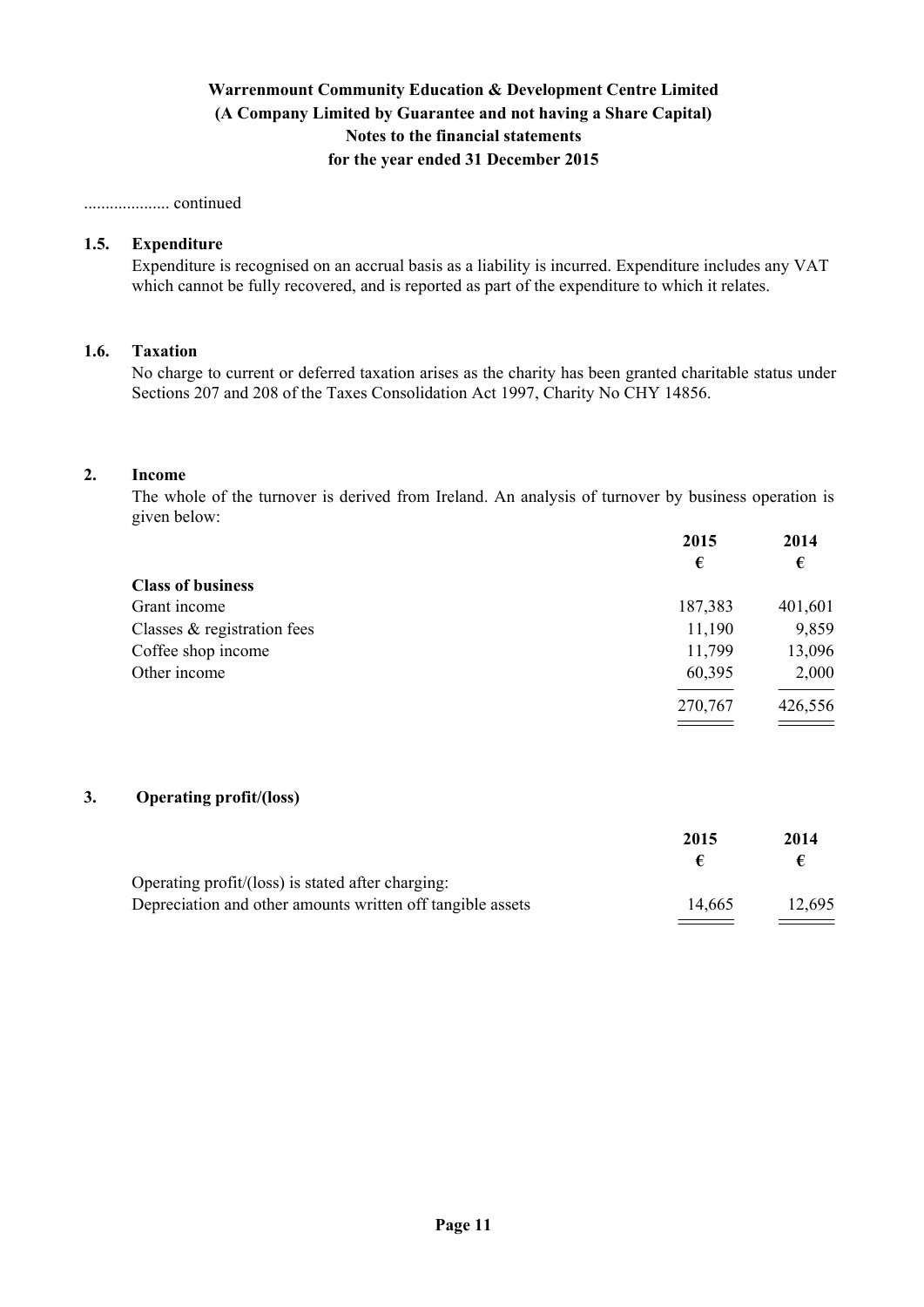.................... continued

## **4. Employees**

| <b>Number of employees</b><br>The average monthly numbers of employees<br>(including the directors) during the year were: | 2015    | 2014    |
|---------------------------------------------------------------------------------------------------------------------------|---------|---------|
| Warrenmount Education & Development Centre Limited                                                                        |         | 13      |
| CE scheme                                                                                                                 |         | 15      |
|                                                                                                                           | 8       | 28      |
| <b>Employment costs</b>                                                                                                   | 2015    | 2014    |
|                                                                                                                           | €       | €       |
| Wages and salaries                                                                                                        | 187,743 | 404,382 |
| Social insurance costs                                                                                                    | 17,353  | 22,927  |
|                                                                                                                           | 205,096 | 427,309 |
|                                                                                                                           |         |         |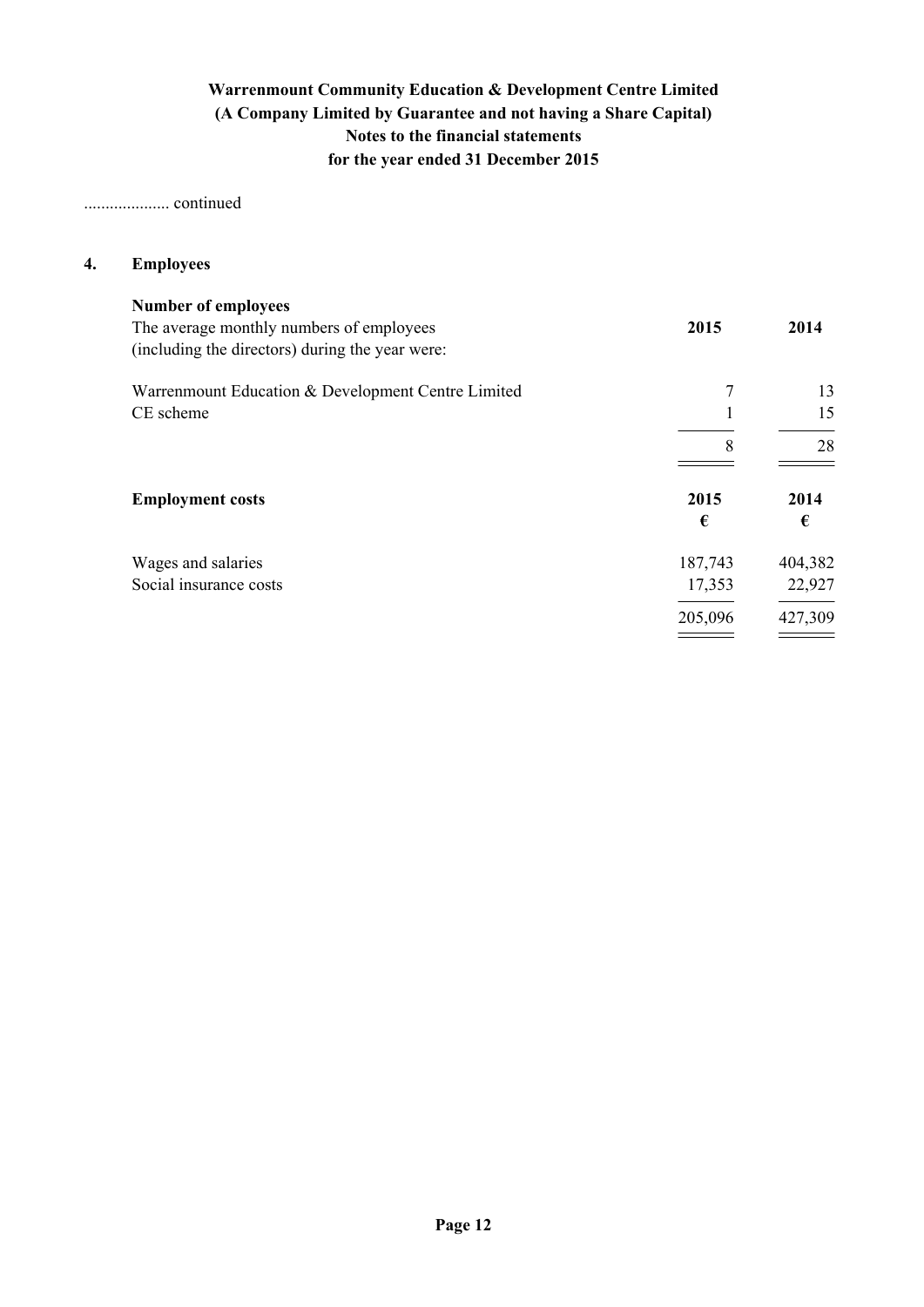.................... continued

### **5. Tangible assets**

|                                                          | Fixtures,<br>fittings and<br>equipment<br>€ | <b>Total</b><br>€ |
|----------------------------------------------------------|---------------------------------------------|-------------------|
| Cost                                                     |                                             |                   |
| At 1 January 2015<br>Additions                           | 251,589<br>24,428                           | 251,589<br>24,428 |
| At 31 December 2015                                      | 276,017                                     | 276,017           |
| Depreciation<br>At 1 January 2015<br>Charge for the year | 227,096<br>14,665                           | 227,096<br>14,665 |
| At 31 December 2015                                      | 241,761                                     | 241,761           |
| <b>Net book values</b><br>At 31 December 2015            | 34,256                                      | 34,256            |

|                        | Fixtures,<br>fittings and<br>equipment<br>€ | <b>Total</b><br>€ |
|------------------------|---------------------------------------------|-------------------|
| Cost                   |                                             |                   |
| At 1 January 2014      | 238,791                                     | 238,791           |
| <b>Additions</b>       | 12,799                                      | 12,799            |
| At 31 December 2014    | 251,590                                     | 251,590           |
| Depreciation           |                                             |                   |
| At 1 January 2014      | 214,401                                     | 214,401           |
| Charge for the year    | 12,695                                      | 12,695            |
| At 31 December 2014    | 227,096                                     | 227,096           |
| <b>Net book values</b> |                                             |                   |
| At 31 December 2014    | 24,494                                      | 24,494            |
|                        |                                             |                   |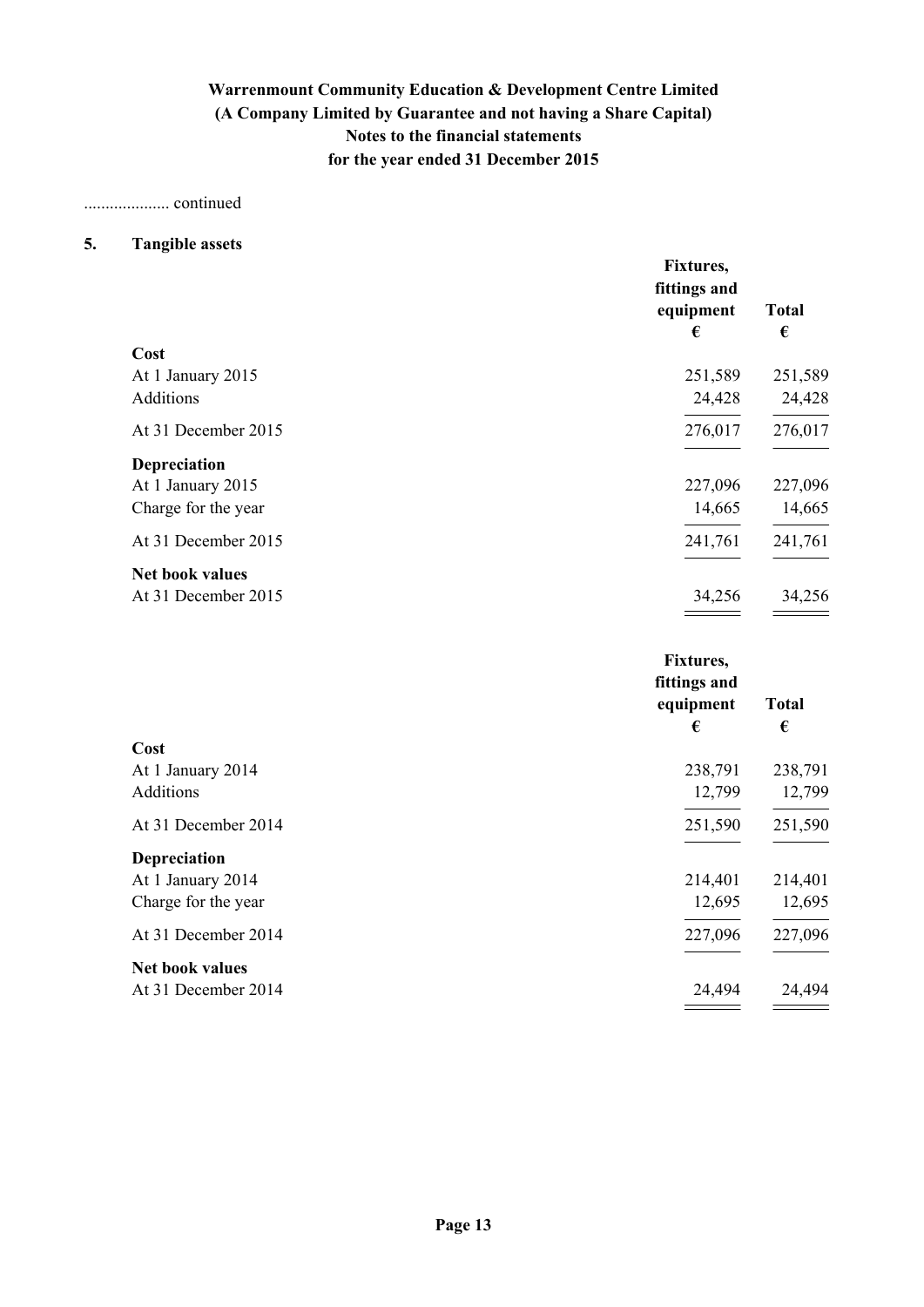## .................... continued

| 6. | <b>Debtors</b>                                           | 2015<br>€                | 2014<br>€ |
|----|----------------------------------------------------------|--------------------------|-----------|
|    | Other debtors                                            | 950                      | 8,217     |
| 7. | <b>Creditors: amounts falling due</b><br>within one year |                          |           |
|    |                                                          | 2015<br>$\pmb{\epsilon}$ | 2014<br>€ |
|    | Other creditors                                          |                          |           |
|    | Other creditors                                          |                          | 25,215    |
|    | Accruals                                                 | 1,004                    | 1,280     |
|    | <b>Taxation creditors</b>                                |                          |           |
|    | PAYE/PRSI                                                | 3,993                    | 3,951     |
|    |                                                          | 4,997                    | 30,446    |
|    |                                                          |                          |           |
|    |                                                          |                          |           |
| 8. | Reconciliation of movements in members' funds            | 2015                     | 2014      |

| Surplus/(deficit) for the year | 34,357  | (42, 430) |
|--------------------------------|---------|-----------|
| Opening members' funds         | 195,667 | 238,097   |
| Closing members' funds         | 230,024 | 195,667   |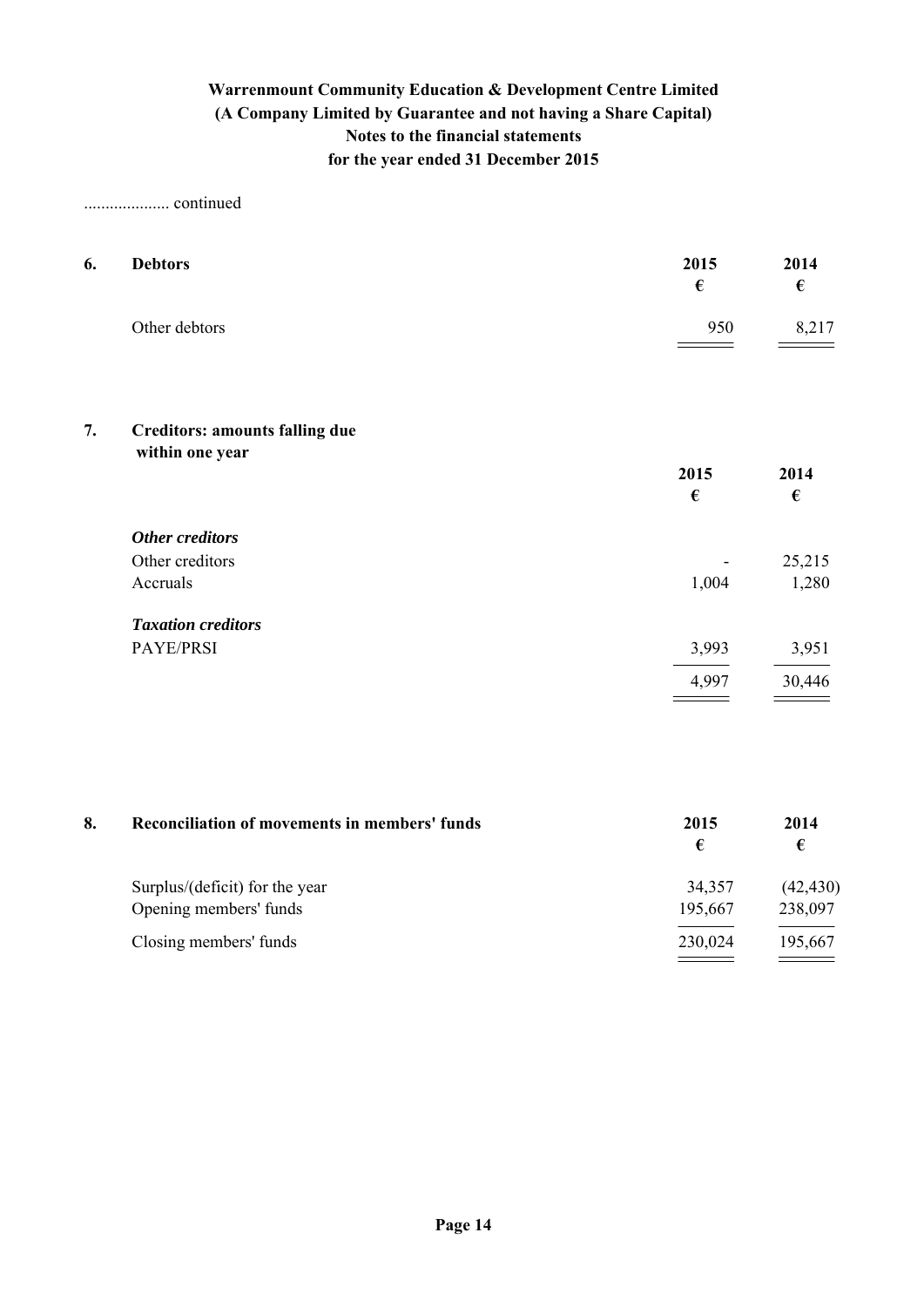### .................... continued

| 9. | <b>Gross cash flows</b>                         | 2015<br>€ | 2014<br>€ |
|----|-------------------------------------------------|-----------|-----------|
|    | Returns on investments and servicing of finance |           |           |
|    | Interest received                               | 548       | 2,272     |
|    | Capital expenditure                             |           |           |
|    | Payments to acquire tangible assets             | (24, 428) | 799)      |

### **10. Analysis of changes in net funds**

|                          | Opening<br>balance | Cash<br>flows<br>€ | <b>Closing</b><br>balance<br>€ |
|--------------------------|--------------------|--------------------|--------------------------------|
|                          | €                  |                    |                                |
| Cash at bank and in hand | 193,402            | 6,413              | 199,815                        |
| Net funds                | 193,402            | 6,413              | 199,815                        |

### **11. Company limited by guarantee**

The company is limited by guarantee, not having a share capital and consequently the liability of members is limited, subject to an undertaking by each member to contribute to the net assets or liabilities of the company on winding up such amounts as may be required not exceeding one Euro  $(61)$ 

### **12. APB Ethical Standard - Provisions Available for Small Entities**

As a small entity under the provisions of the APB in relation to Ethical Standards we engage our auditor to assist with the preparation of the financial statements.

## **13. Approval of financial statements**

The board of directors approved these financial statements for issue on 18 February 2016.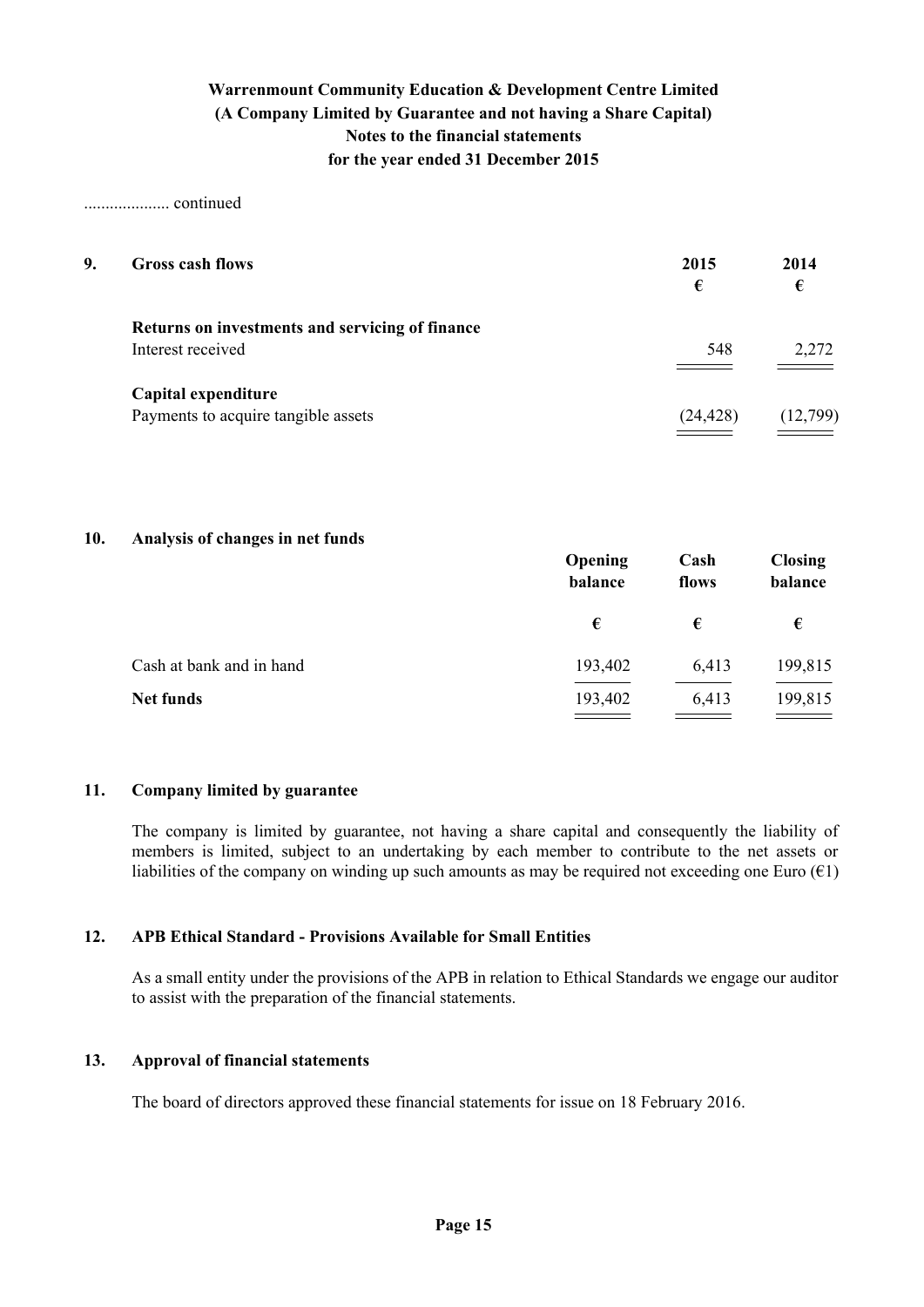**The following pages do not form part of the statutory accounts.**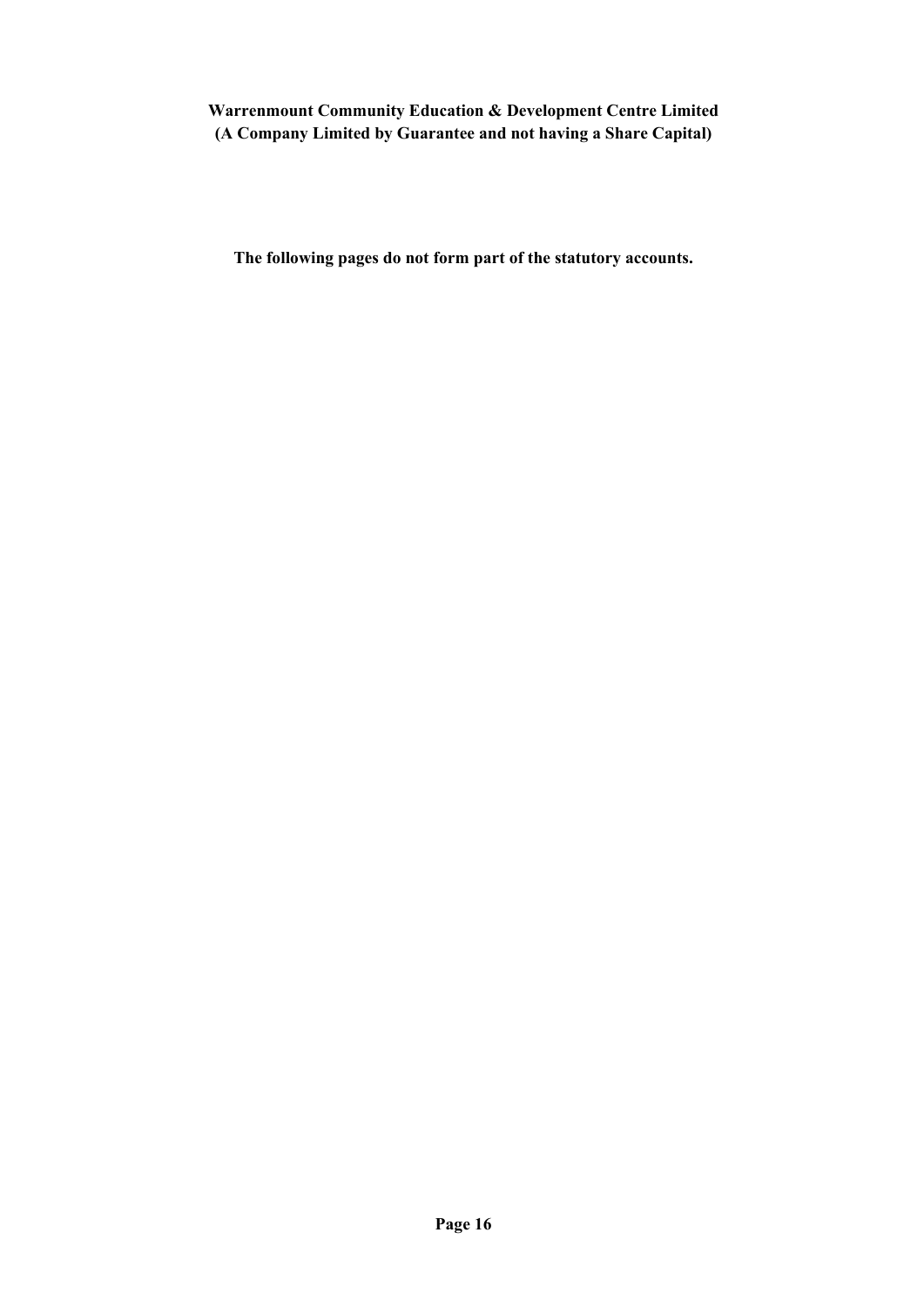## **Appendix 1: Detailed Income & Expenditure Account for the year ended 31 December 2015**

|                                                     | 2015     | 2014             |
|-----------------------------------------------------|----------|------------------|
|                                                     | €        | €                |
| <b>Income</b>                                       |          |                  |
| CDETB - Dept. of Education & Skills Core grant      | 142,100  | 142,100          |
| CDETB - BTEI grant                                  | 16,500   | 16,500           |
| CDETB - BTE-J1 grant                                | 5,500    | 5,500            |
| FAS/SOLAS grants - Community Employment (CE) scheme | 18,484   | 237,501          |
| Department of Social Protection                     | 4,799    | $\boldsymbol{0}$ |
| Classes $&$ registration fees                       | 11,190   | 9,859            |
| Coffee shop                                         | 11,799   | 13,096           |
| Other income                                        | 60,395   | 2,000            |
|                                                     | 270,767  | 426,556          |
| <b>Expenditure</b>                                  |          |                  |
| Wages & salaries - Core grant, BTEI & J1            | 171,828  | 182,953          |
| <b>Employer's PRSI</b>                              | 16,561   | 17,841           |
| CE scheme wages                                     | 15,915   | 221,429          |
| CE scheme employer's PRSI                           | 792      | 5,086            |
| CE scheme materials                                 | 574      | 4,942            |
| CE scheme training                                  | 400      | 4,130            |
| CE scheme insurance                                 | 62       | 740              |
| CE scheme audit                                     | $\theta$ | 738              |
| Education & course costs                            | 2,775    | 2,056            |
| Coffee shop - direct costs                          | 5,855    | 6,548            |
| Coffee shop - general expenses                      | $\theta$ | 595              |
| Insurance                                           | 61       | 150              |
| Repairs and maintenance                             | 897      | 731              |
| Stationery, postage, & advertising                  | 1,794    | 3,000            |
| Telephone                                           | 1,305    | 1,528            |
| Computer costs                                      | 895      | 2,445            |
| Travelling & accommodation expenses                 | 95       | 379              |
| Membership & subscription fees                      | 50       | 80               |
| Legal $&$ professional fees                         | 607      | 1,340            |
| Audit                                               | 984      | 492              |
| Bank charges                                        | 449      | 785              |
| General expenses                                    | 394      | 575              |
| Depreciation on FF & equipment                      | 14,665   | 12,695           |
|                                                     | 236,958  | 471,258          |
| Interest received                                   | 548      | 2,272            |
| <b>Operating surplus/(deficit)</b>                  | 34,357   | (42, 430)        |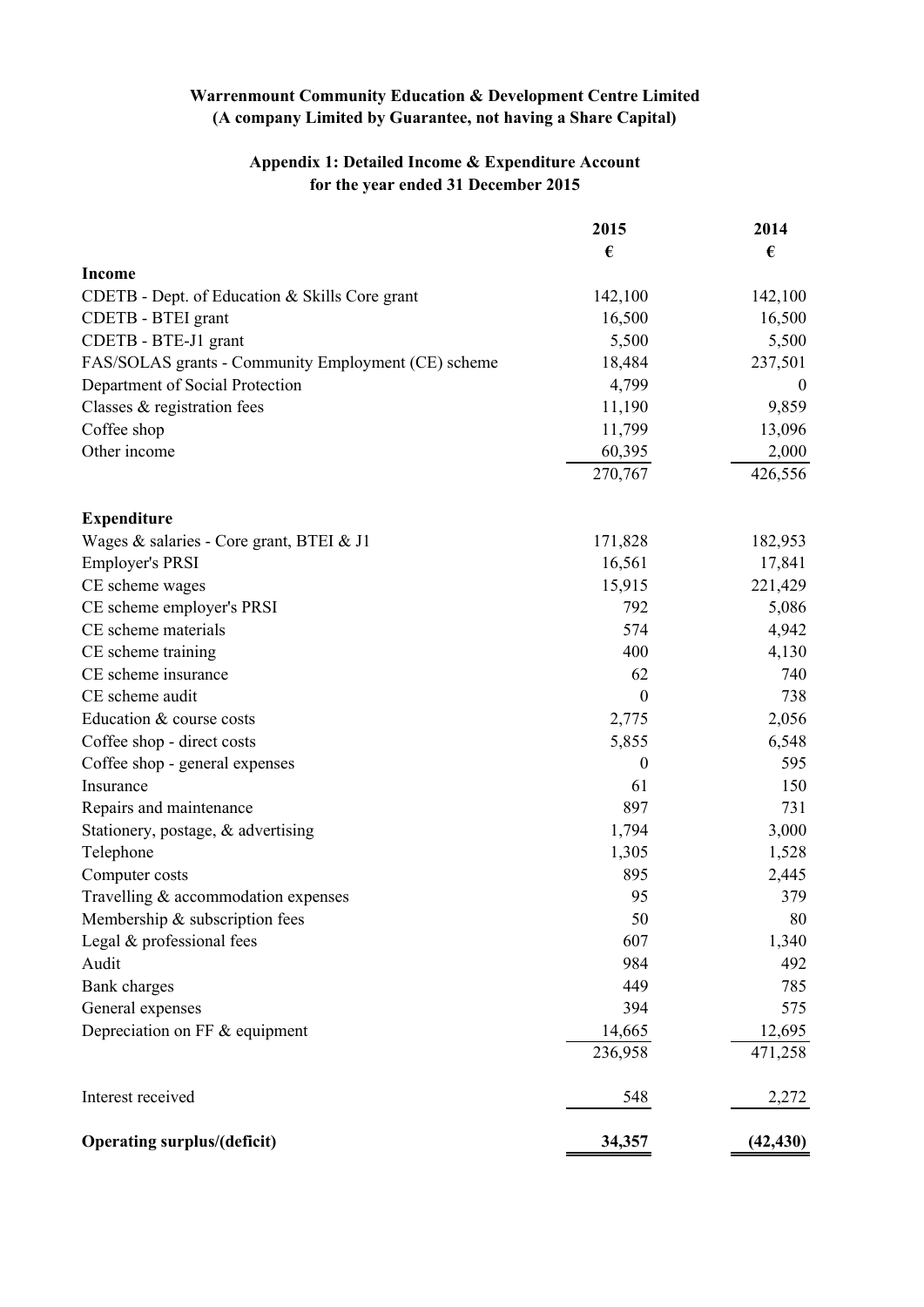# **(A company Limited by Guarantee, not having a Share Capital) Warrenmount Community Education & Development Centre Limited**

## **Appendix 2: Detailed Grant income & Expenditure Account for the year ended 31 December 2015**

|                                                 | 2015    | 2014     |
|-------------------------------------------------|---------|----------|
|                                                 | €       | €        |
| Income                                          |         |          |
| CDETB - Dept. of Education & Skills Core grant  | 142,100 | 142,100  |
| <b>CDETB</b> - Back to Education                | 22,000  | 22,000   |
|                                                 | 164,100 | 164,100  |
| <b>Expenditure</b>                              |         |          |
| Wages $\&$ salaries - Tutor and administration) | 164,100 | 164,100  |
| <b>Operating surplus</b>                        | 0       | $\theta$ |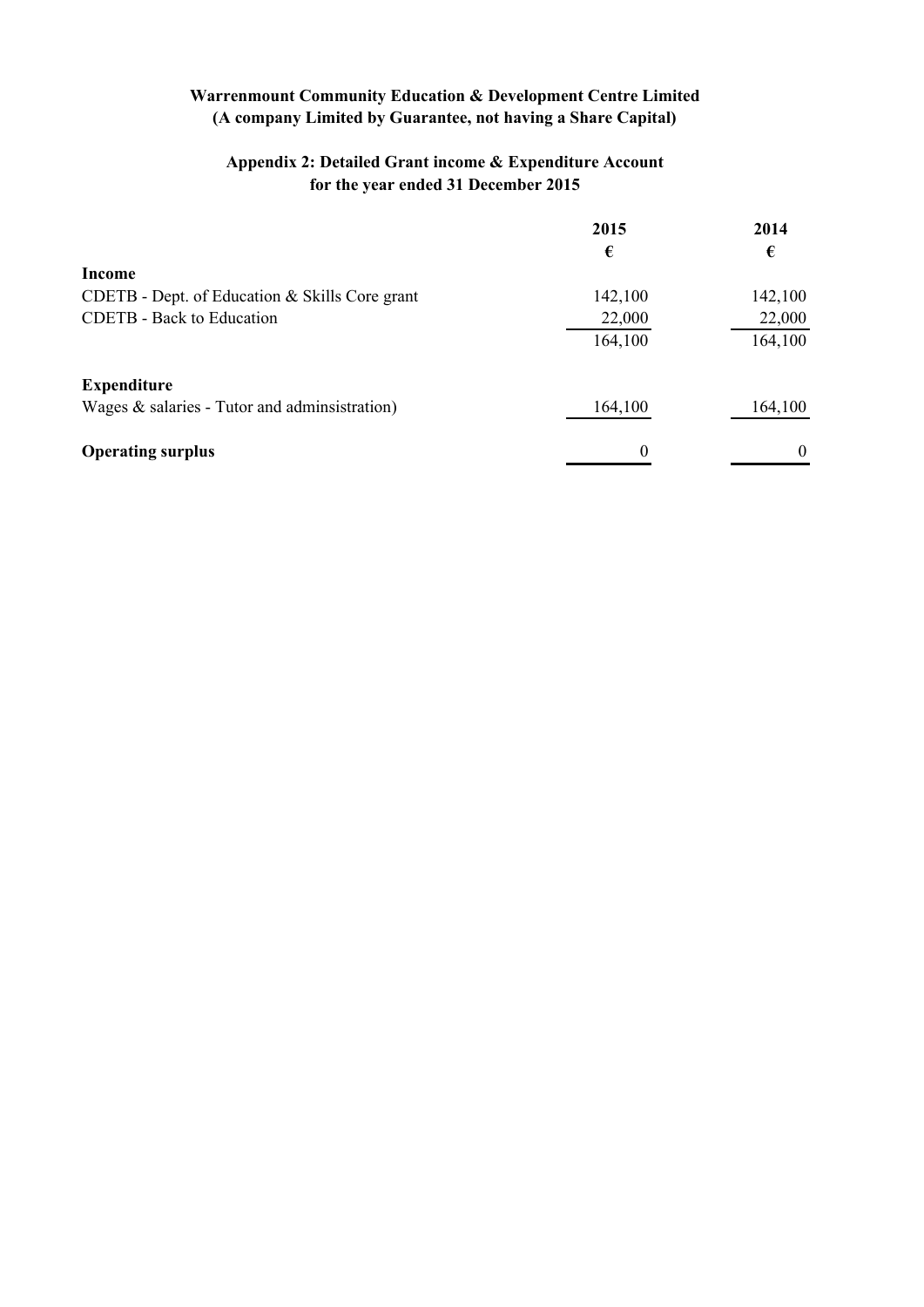**Appendix 3: Detailed Grant Information in accordance with the Requirements for Grants and Grants-in-Aid as per the Department of Finance issued Circular 13/2014 for the year ended 31 December 2015** 

| Grant 1                                                                                 |                                                   |  |
|-----------------------------------------------------------------------------------------|---------------------------------------------------|--|
| Agency                                                                                  | City of Dublin Education and Training<br>Board    |  |
| Sponsoring Government Dept                                                              | Dept. of Education & Skills / SOLAS               |  |
| <b>Grant Programme</b>                                                                  | Dept. of Education & Skills / SOLAS Core<br>grant |  |
| Purpose of the Grant                                                                    | Pay (tutor and centre administration)             |  |
| <b>Total Grant</b>                                                                      | €142,100                                          |  |
| Grant taken to income in the period<br>$\qquad \qquad -$<br>Cash received in the period | €142,100<br>€142,100                              |  |
| Any grant amounts deferred or due<br>at the period end                                  | $\epsilon$ 0                                      |  |
| Expenditure                                                                             | €142,100                                          |  |
| Term                                                                                    | Expires 31 December 2015                          |  |
| Received year end                                                                       | 31-Dec-15                                         |  |
| Capital Grant                                                                           | <b>Nil</b>                                        |  |
| Restriction on use                                                                      | Support for staff wages and operating costs       |  |
| Tax Clearance                                                                           | Yes                                               |  |